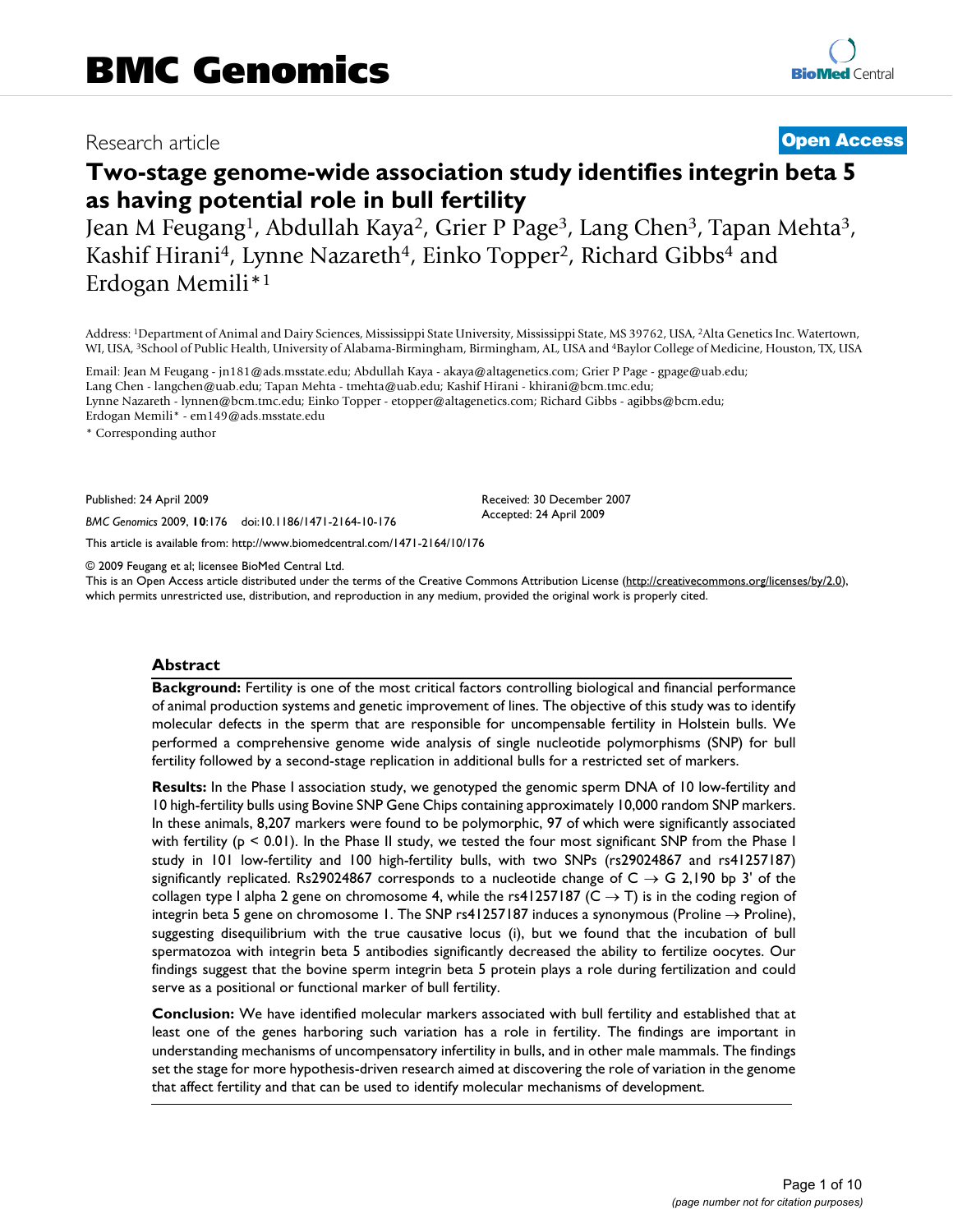## **Background**

Fertilization is a critical event at the onset of mammalian development. The widespread use of artificial insemination has revealed great variation in fertility among sires [[1\]](#page-7-0). Some males display reduced fertility that can be overcome with higher semen volume for insemination, called compensable infertility, while others show an uncompensable infertility [\[2,](#page-7-1)[3\]](#page-7-2).

Uncompensable infertility defects may result from molecular defects caused by abnormalities in spermatozoal DNA, RNA, or proteins, which impair the ability of spermatozoa to interact with oocytes and induce embryonic development [\[4-](#page-7-3)[6](#page-7-4)]. The quality of nuclear vacuoles, DNA integrity, and chromatin structure have been proposed as potential causes of uncompensable fertility defects [[7](#page-7-5)[-10](#page-7-6)]. However, most causes of bull subfertility are still unknown and are likely multigenic.

Recent advances in animal genome sequencing and associated technologies are providing new insights into the genomics study of gametes and embryos [\[11](#page-7-7)[-14](#page-7-8)]. For instance, high-throughput technologies, including massively parallel expression and protein quantification, have revealed numerous differences between the spermatozoa of subinfertile and fertile males [\[15](#page-8-0)[-17](#page-8-1)]. These phenotypes reflect, among other things, the genetic differences among the various sires. Single nucleotide polymorphisms (SNPs) which represent the most abundant genomic variation, have proved useful in studies of genes associated with human diseases (e.g., cancer, stroke, and diabetes) [\[18](#page-8-2)[-21](#page-8-3)] and economically important traits in livestock (e.g., horse, pig, and cattle) [[12,](#page-7-9)[22](#page-8-4)[-29\]](#page-8-5). The previous use of SNPs for fertility studies has been limited to a few markers, and their implication in male infertility has not yet been fully demonstrated [[19](#page-8-6),[30-](#page-8-7)[33\]](#page-8-8).

The objective of the present study was to use a highthroughput and a high-density SNP array to conduct a near-genome-wide association study of bull fertility. Spermatozoa DNA were isolated from well-characterized low fertility ( $n = 10$ ) and high fertility ( $n = 10$ ) bulls (Phase I study) and examined for approximately 10,000 SNPs, followed by the screening of the four most significant SNPs in a larger population (101 low- and 100 high-fertility bulls; Phase II study).

#### **Methods** *Bull selection*

Pure Holstein bulls were selected based on their fertility as previously described by Peddinti et al. [[34](#page-8-9)]. Briefly, the progeny test program from Alta Genetics Inc. (Alta Advantage® program) involving approximately 180 farms milking an average of 850 cows each was used to select the bulls (Alta Genetics Inc; Calgary, Alberta, Canada). This program provides certain benefits, including DNA verification of the paternity of offspring and pregnancy diagnoses by veterinary palpation, instead of relying solely on non-return rates 60–90 days after breeding. This depth of data allows an accurate determination of both male and female fertility traits. In addition, this program provides unique research materials to identify molecular markers associated with fertility.

## *Definition of low- and high-fertility bulls*

The fertility of bulls (Holstein), drawn from a total population of 874 bulls, is based on an average of 788 breeding, ranging from 101 to 11,997. We used the model described by Zwald et al. [[35\]](#page-8-10), which takes in account the breeding event, environmental factors and herd management factors that influence fertility performance of sires (i.e., effects of herd-year-month, parity, cow, days in milk, sire proven status). All these factors were adjusted using threshold models similar to the previously published models [[35](#page-8-10)]. The fertility prediction of each bull was obtained using the Probit.F90 software [[36\]](#page-8-11) and expressed as the percent deviation (Table [1](#page-2-0)) of its conception from the average conception of all bulls. For the QTL analysis, the fertility was converted to a Z-score.

## *Isolation of pure sperm cells and DNA extraction*

Alta Genetics Inc. (Watertown, WI) provided frozen semen straws of selected bulls. Thawed spermatozoa were then purified through a Percoll gradient, washed, counted, and pelleted for DNA isolation [[34](#page-8-9)]. DNA was extracted from a pool of three different ejaculates of spermatozoa using the Puregene DNA isolation kit (Qiagen, Valencia, CA), with minor modifications. Spermatozoa were homogenized in the lysis buffer (containing 60 mM DTT and 60 μg proteinase K), incubated for 60 minutes at 55°C, and treated with RNase A (12 μg). Proteins were sedimented and DNA was subsequently precipitated using isopropanol. DNA was washed in ethanol, dissolved in TE buffer (pH 8.0), and quantified using the NanoDrop ND-1000 spectrophotometer (NanoDrop Technologies). DNA integrity was verified on an electrophoresis gel stained-agarose. DNA samples with high purity ( $A_{260/A280} \ge 1.8$ ) and no degradation were used for the Phase I and Phase II studies.

## *SNP genotyping (Phase I study)*

The 10 K SNP Bovine Gene Chip (Affymetrix/ParAllele GeneChip; Affymetrix Inc., Santa Clara, CA) was used to genotype DNA samples (250 ng/μl) of 10 low-fertility and 10 high-fertility bulls. The experiment was carried out at Baylor College of Medicine (Houston, TX), and assays utilized molecular inversion probe (MIP) technology, allowing the multiplex detection of single base variants using a 4-color array hybridization assay [\[37](#page-8-12)[,38](#page-8-13)]. The hybridization, washing, staining, and chip scanning procedures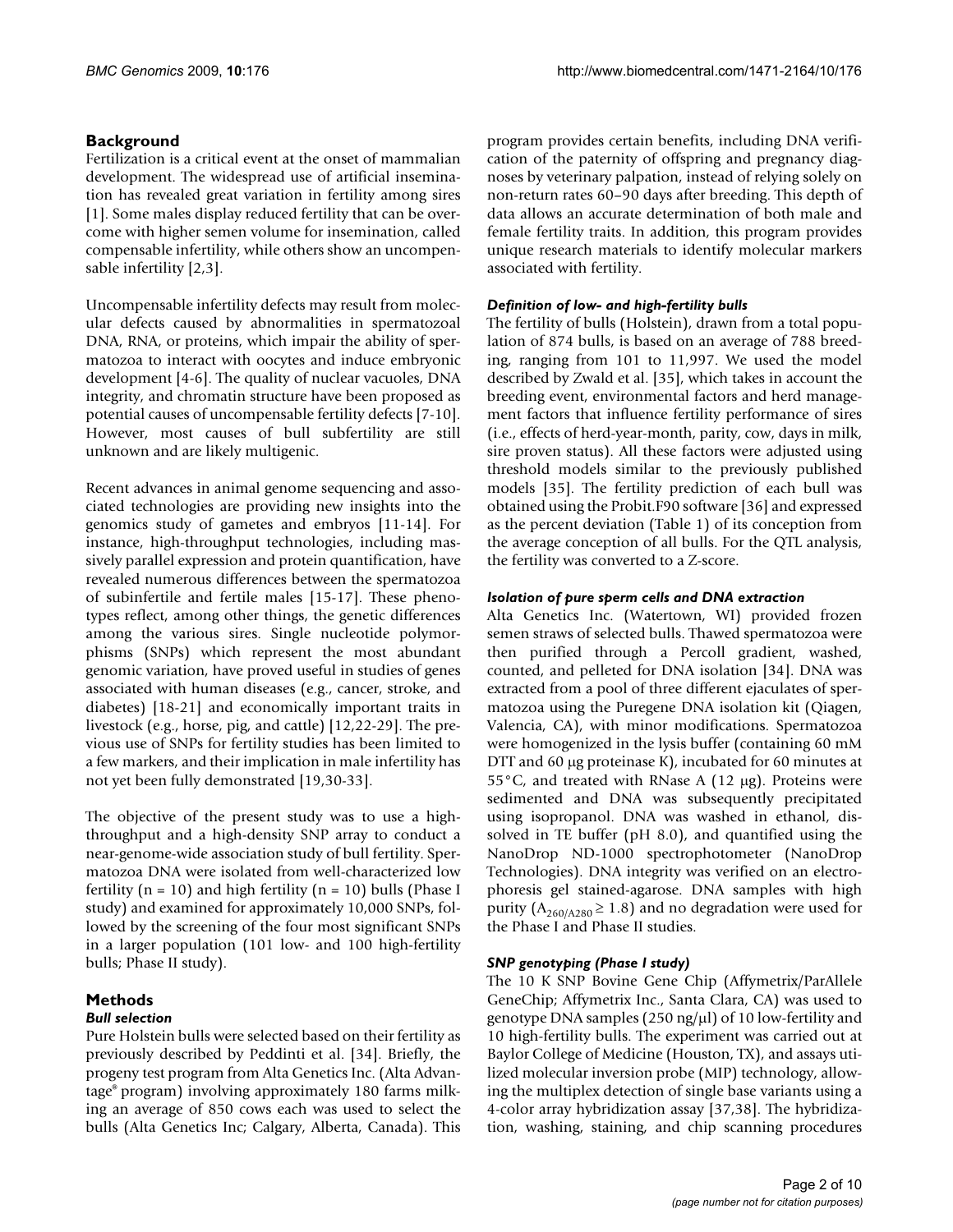| NCBI SNP ID | Locus | Primers and detection probes                                                                                                                                                               |
|-------------|-------|--------------------------------------------------------------------------------------------------------------------------------------------------------------------------------------------|
| Rs29016875  | C/T   | Forward primer: 5'-GTCTGGTATTCCCATCTCTTTCAGA-3'<br>Reverse primer: 5'-TTACTGATTGAAGGGCAACTGTGT-3'<br>Probe I: 5'-6FAM-TTTTCCACAGTTTATTGTG-3'<br>Probe 2: 5'-VIC-TTTTCCACAGCTTATTG-3'       |
| Rs29015574  | C/T   | Forward primer: 5'-ACTCTGTCTCTGAGATTCGATTCAGT-3'<br>Reverse primer: 5'-CTGAAATCTTTCATTCCCTAGCTGATG-3'<br>Probe I: 5'-6FAM-CTGAAAACTCTATCTCTG-3'<br>Probe 2: 5'-VIC-CTGAAAACTCTGTCTCTG-3'   |
| Rs29024867  | G/C   | Forward primer: 5'-TGGAGGAGTTCTTTAATGCTTATAAATG-3'<br>Reverse primer: 5'-GGAGGCACAAAATAGTTAACAGACATC-3'<br>Probe I: 5'-6FAM-CTAAACCGATTTGTAATC-3'<br>Probe 2: 5'-VIC-CTAAACGGATTTGTAATC-3' |
| Rs41257187  | C/T   | Forward primer: 5'-CGAAATGGCTTCAAACCCTCTGTA-3'<br>Reverse primer: 5'-TGTTGAAGGTGAAATCCACAGTGT-3'<br>Probe I: 5'-6FAM-CAGAAAGCCTATCTCC-3'<br>Probe 2: 5'-VIC-AGAAAGCCCATCTCC-3'             |

<span id="page-2-0"></span>**Table 1: Oligonucleotide probe sequences for single-nucleotide polymorphism (SNP) markers**

were performed using the standard protocol recommended by the manufacturer (Affymetrix Inc., Santa Clara, CA) of 9,919 SNPs analyzed in all DNA samples, the pass and completeness rates were 94.04% and 98.2%, respectively.

#### *Allelic discrimination analysis (Phase II study)*

The allelic discrimination technique, based on the Taq-Man technology (ABI Prism 7000 Sequence Detection System, Applied Biosystems, Foster City, CA) was performed by scientists at SeqWright, Inc. seqwright.com on DNA samples (4 ng/μl) of 101 low-fertility and 100 highfertility bulls to validate the Phase I association study. Primer and probe sets were designed on a sequence of 501 nucleotides containing the SNP (250 nucleotides downstream and upstream of the SNP allele) using the Primer Express software (Applied Biosystems, Foster City, CA). The probes were designed and labeled with FAM (6-carboxy-fluorescein) or VIC fluorescent dyes (Applied Biosystems, Foster City, CA) to match perfectly either one of the alleles (Table [1](#page-2-0)).

PCR reactions were carried out in a total volume of 25 μl as recommended by the manufacturer. Each reaction consisted of 5 μl of sperm DNA in 20 μl Master Mix solution (Applied Biosystems, TaqMan Universal PCR Master Mix) containing primers (900 nM) and probes (200 nM). DNA samples were amplified by 40 times (2 min-50°C, 10 min-95°C, 15 sec-92°C, and 1 min 60°C). For each PCR run, negative (no-template) and positive (oligos) controls were added, and each run was preceded or followed by 1 minute incubation at 60°C to determine the background, or final levels of fluorescence, in each reaction. The base calls were made by examining all samples on the allelic discrimination graph, and the Sequence Detection Software (Applied Biosystems, Foster City, CA) was used to

determine the homozygosis or heterozygosis of alleles. All samples were run in triplicates for each SNP allele.

#### *Bioinformatics*

The major repository of SNP data in the National Center for Biotechnology Information (NCBI) database (dbSNP), combined with Entrez Genome (NCBI) as well as the Ensembl automatic analysis pipeline, were used to characterize and annotate the markers (SNPs and genes) based on the cattle genome assembly version 3.1. For each SNP, a sequence of 501 nucleotides consisting of the 250 nucleotides immediately upstream and downstream of the SNP allele, were extracted and the best hit in the Bovine 3.1 genome identified using BLASTN. We considered only the hits (i) found on the same chromosome as the query, (ii) with E-values equal or close to 0.00 and (iii) presenting at least 94% alignment with the full length of the query sequence. Furthermore, the same query sequences were used to search for putative transcription factor binding sites through the Transfac-blastX (TRANS-FAC Database 7.0 for searching eukaryotic transcription factors).

#### *Functional analysis of integrin beta 5 (ITGB5) Sperm preparation and treatment*

Thawed spermatozoa were purified through a Percoll gradient as previously reported [[39\]](#page-8-14). Motile spermatozoa were resuspended in the fertilization medium containing Heparin and PHE. The sperm concentration was adjusted to  $50 \times 10^6$ /ml and incubated with or without the integrin beta 5 antibody (ITGB5; sc-5401: 5 and 20  $\mu$ g/ml). As a control for structural effects of the antibody, spermatozoa  $(50 \times 10^6$ /ml) were also incubated with a nonmammalian protein (BIT) antibody (sc-33757: 20 μg/ml). After a 2 hour incubation at 38 °C under 5%  $CO<sub>2</sub>$  in air, spermatozoa were washed twice in fertilization medium and used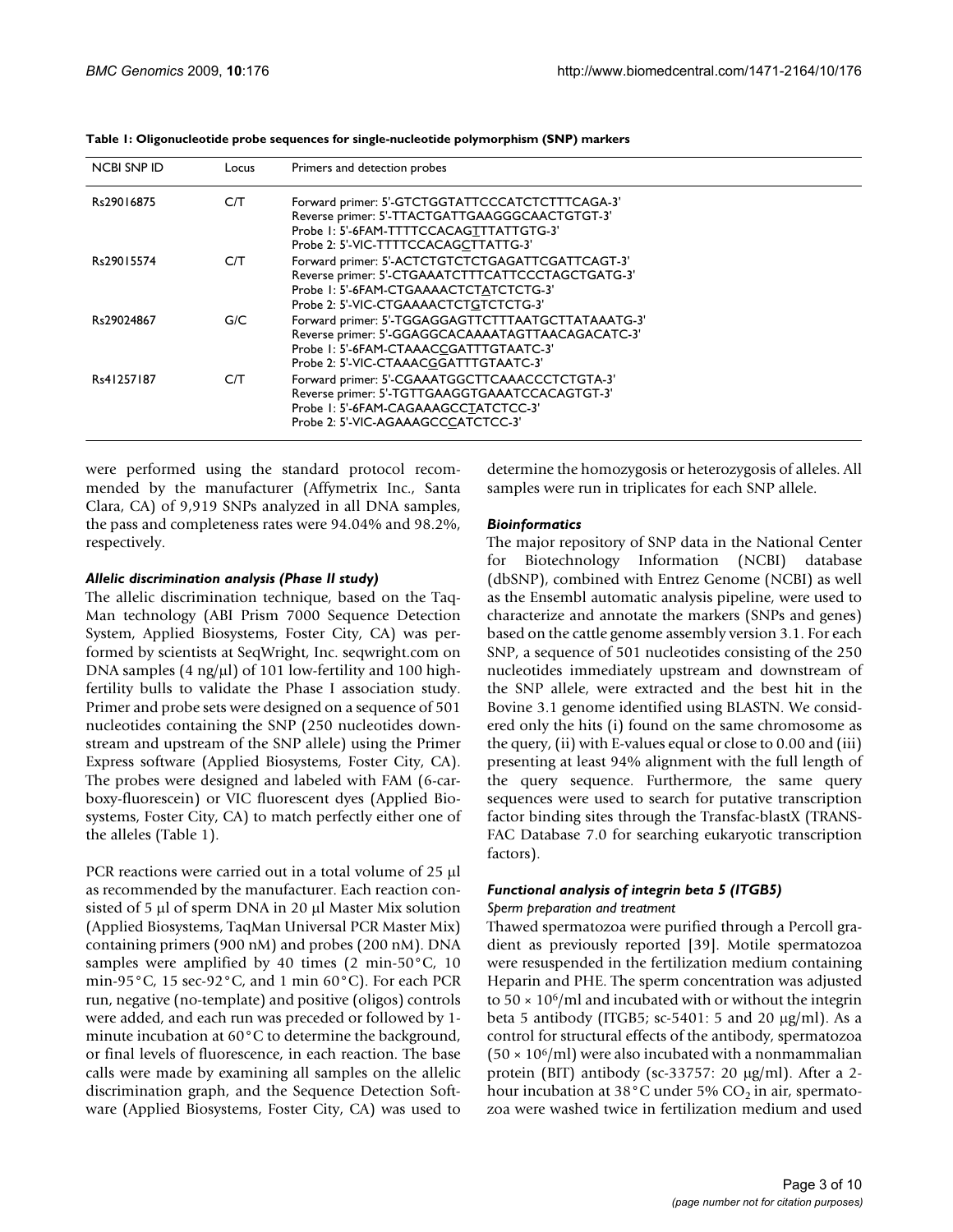to fertilize the oocytes. The motility of spermatozoa was comparable before and after the incubation period.

## *Oocyte maturation and in vitro fertilization*

Bovine oocytes were purchased from Bomed Inc. (Madison, WI), and maturation took place during the transportation. These oocytes were washed and fertilized with treated and untreated spermatozoa at a final concentration of 106 spermatozoa/ml. After 18 hours of co-incubation, oocytes were collected, denuded, washed, fixed, and placed on slides for staining with 0.1% aceto-orcein on slides. The nuclear status of oocytes was observed under a microscope, and the fertilized oocytes (two extruded polar bodies and/or two pronuclei) were counted to assess the fertilization rates.

## *Statistical analysis*

In the Phase I study, the 20 bulls of varied fertility were typed for 9,919 SNP using Affymetrix 10 K Xba 142 2.0 array. A total of 1,712 markers fixed for a single genotype in this sample were excluded from further analysis. Markers were tested for Hardy-Weinberg Equilibrium using a 1 degree of freedom chi-square test. Markers with a p value < 0.05 were flagged as potentially out of HWE, but were used for association analysis.

The fertility of the bulls was converted to Z-scores and used as the quantitative trait for the association analysis. Analysis was conducted only at the markers' positions; no attempt at interval mapping was made. At each marker, the mean fertility, scored as a Z-score, was compared between genotypes using single marker regression. If the n for a genotype was 1, the samples were collapsed into the heterozygote. Benjamini- Hochberg FDR was calculated at each marker, adjusting 8,207 tests. A p-value less than 0.01 was set as the threshold of a significant association between the SNP marker and bull fertility; this corresponds to an FDR of 84%. Similar analyses were conducted in Phase II data.

## **Results and discussion**

The lack of methods to accurately predict sire fertility obliges the artificial insemination (AI) industry to keep and test hundreds of bulls. The selection of such bulls, whose fertility has been evaluated with progeny tests prior to their use in large-scale breeding programs, is costly and can take several years. Recent advances in cattle genome projects and molecular genetic technologies have increased the likelihood of identifying uncompensatory defects impairing the functions of spermatozoa. Highthroughput technologies may help pinpoint relationships between a single DNA marker (i.e., SNP) and economically important traits in dairy cattle. Information about specific SNPs can enhance the efficiency of genetic selection, especially for traits that are (i) too difficult or expensive to measure in all animals and/or (ii) expressed after a long field trial (i.e., fertility).

## *Determination of bulls with uncompensatory infertility*

The most fertile and the least fertile pure Holstein bulls were selected from a pool of 874 available bulls with at least 300 breeding records. These were defined as the representative outliers for their corresponding groups and the scaling of fertility as the deviation from the population average fertility. The average breeding and fertility rates of the 10 low- and 10 high-fertility bulls used in the Phase I association study were 1,974 and -9.2% versus 3,540 and 6.2%, respectively. In the Phase II study, these values were 904 and -4.2% for low-fertility (100), and 994 and 3.4%, for high (101) fertility bulls (Table [2](#page-3-0)). The average differences in fertility rates between low and high fertile groups were 15.4% and 7.6% in Phase I and Phase II studies, respectively. These differences were considered significant by Amann and Hammersted, 2002 [\[40](#page-8-15)].

## *Identification of SNPs associated with fertility using DNA microarrays (Phase I study)*

The recent progress in genomics and automation has rendered the SNP genotyping a promising technology for genetic studies of the cow genome, which contains approximately one SNP every 252 base pairs [[41\]](#page-8-16). Using bovine SNP genechip microarrays (Affymetrix Inc.), we successfully genotyped 9,919 SNP markers using bull spermatozoa genomic DNA isolated from 10 low-fertility and 10 high-fertility Holstein bulls (Figure [1](#page-4-0)). Approximately 50% (4,963) of SNPs were physically located to chromosomes using the bovine genome assembly Btau-3.1 (National Center for Biotechnology Information, 2007).

No significant difference was found between the average of SNP call rates in both groups (95.8%  $\pm$  4.8% versus 98.6%  $\pm$  0.7%, respectively; p-value = 0.15). The HWE test revealed an FDR of 61% corresponding to 790 SNP markers that failed the test (versus the 496 expected at random), but were used for QTL analysis as mentioned above (Statistical analysis section). A total of 1,712 SNP markers

<span id="page-3-0"></span>

| Table 2: Artificial insemination (A.I.) and fertility records of |  |  |
|------------------------------------------------------------------|--|--|
| bulls                                                            |  |  |

| <b>Bulls</b>               |                                       | A.L. Services                           | Fertility data     |  |
|----------------------------|---------------------------------------|-----------------------------------------|--------------------|--|
| Total#<br>Fertility status |                                       | (Range)                                 | (mean $% \pm sd$ ) |  |
|                            | <b>SNP</b> genotyping (Phase I study) |                                         |                    |  |
| l ow                       | 10                                    | 785-11.450                              | $-9.2 + 4.6$       |  |
| High<br>10                 |                                       | 891-9796                                | $6.2 \pm 1.9$      |  |
|                            |                                       | Allelic discrimination (Phase II study) |                    |  |
| l ow                       | 101                                   | 300-11,957                              | $-4.2 + 1.9$       |  |
| High                       | 100                                   | 300-7.209                               | $3.4 + 1.1$        |  |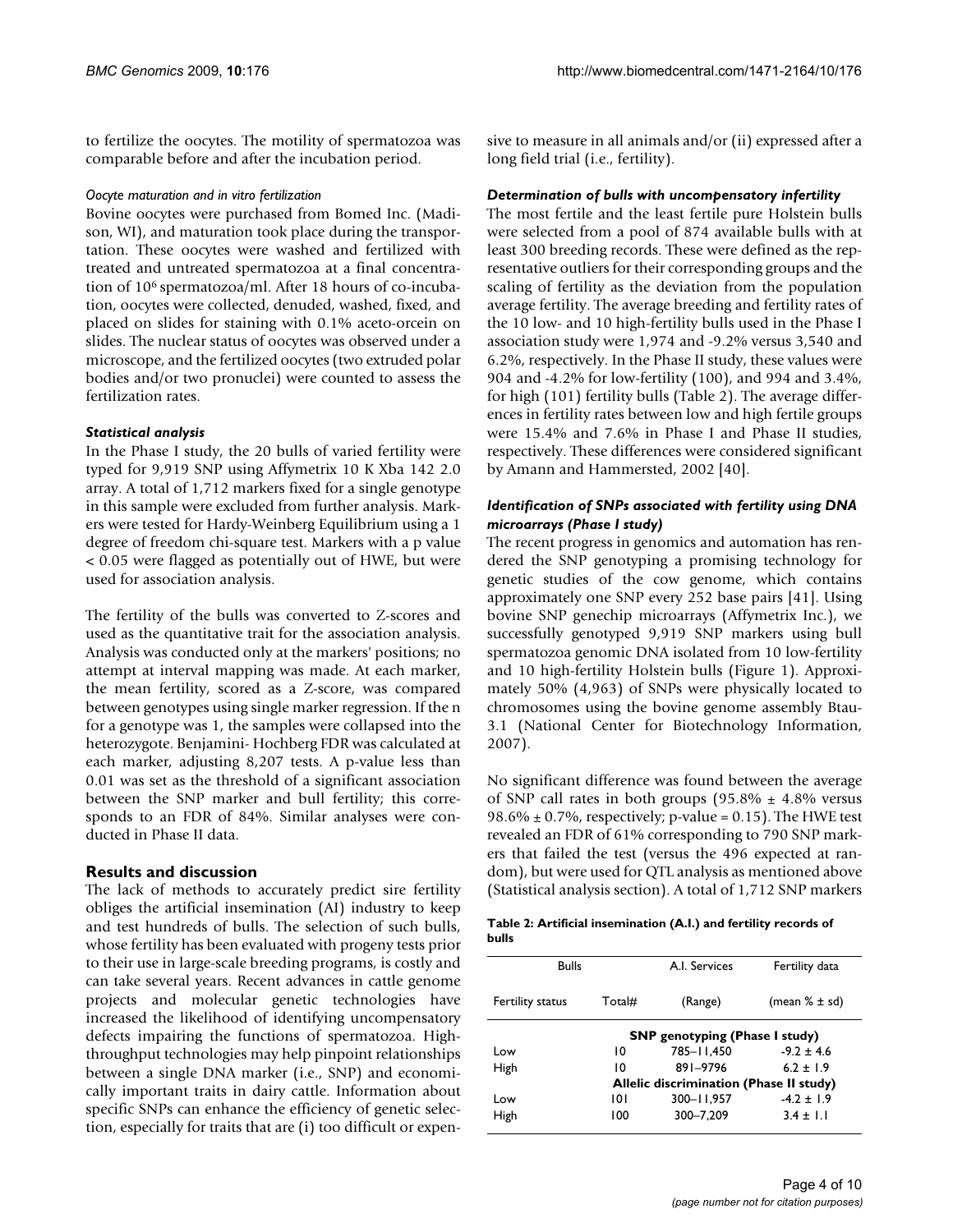<span id="page-4-0"></span>

**Number of bulls**

Figure 1

**The figure represents the fertility distribution of bulls used for SNP genotyping (mean ± SD)**. The scaling of fertility was defined as the deviation from the population average. The low-fertility bulls were scored below (negative data) the average conception rate while the high-fertility bulls scored above (positive data). The average difference between the two groups was 15.4%.

were excluded from analysis because they were not polymorphic. In the Phase I samples, the fertility (Z-score) of bulls was used as the quantitative trait for the association analysis of the remaining 8,207 markers. The p-value distribution of the 8,207 markers' test showed a slight deviation from the uniform to left end (near 0) of the distribution, indicating the presence of more putative fertility-associated SNP markers in the data (Figure [2\)](#page-4-1) than expected at random. Additional file [1](#page-7-10) shows the Z-score data obtained from the four SNP markers with the highest association ( $p \le 10^{-4}$ ), and Additional file [2](#page-7-11) shows the 97 significant markers  $p < 10^{-2}$ . These most significant markers were selected to test in the Phase II samples.

High-throughput SNP arrays are powerful tools commonly used in humans to track population history and genes associated with diseases [\[19](#page-8-6)[-21](#page-8-3),[42,](#page-8-17)[43\]](#page-8-18) or fertility

<span id="page-4-1"></span>

Figure 2

**The figure represents the distribution of p-values of the 8,207 markers analyzed in the Phase I study.** These p-values were used as guidance to select markers for Phase II.

[[32](#page-8-19),[44\]](#page-8-20). The application of a such high-throughput technology has been limited in livestock [[24,](#page-8-21)[28](#page-8-22)[,29](#page-8-5)]. The 10 K SNP Bovine Gene Chip commercialized by Affymetrix Inc. ensures a limited coverage of the cow genome ( $\approx 2.8$  Gb, based on the Btau 3.1 genome assembly), with one SNP every 300 to 350 Kb. However, the SNP location on the array seems evenly distributed across the genome (1.18 to 2.24 SNP/cM) [[45\]](#page-8-23).

The extent of linkage disequilibrium (LD) around the SNPs in the Holstein population is not clear yet, but we believe the LD may extend a good distance  $( \leq 0.5 \text{ Mb})$ around the markers due to the extensive inbreeding in the population [\[46](#page-8-24)[-48](#page-8-25)]. For example, one specific bull not in this study was found to be an ancestor 163 times, often several times in a single bull's ancestors, within 5 generations of the bulls in our study. As a result, there may be some founding effects within this study and large stretches of LD, but it is doubtful we were able to fully cover the genome as close to the maximal Fisher's Information given the marker density and coupled with the low power of this study. This suggests there are additional fertility loci to be found in the genome. The need of higher density SNP arrays (50,000 to 300,000 SNPs) has been suggested for power association and fine mapping studies in cattle [[41](#page-8-16),[47,](#page-8-26)[49](#page-8-27)].

#### *Genotyping of large numbers of bulls for the most significant SNP markers (Phase II study)*

Large population sizes, often too large to be easily collected, are generally required for defining association between a given SNP and a trait with reasonable power. Thus, the use of several stages of analysis with progressively fewer markers typed in each replication population has become typical in human genome-wide association studies. The key reliability of a significant association result is replication in a second (or third) population. For example, a genome-wide-association (GWA) study of macular degeneration was successfully replicated when the initial study contained only 96 cases and 50 controls [[50](#page-8-28)]. Here, we selected the four most significant SNPs from the genotyping ( $p \le 10^{-4}$ ; Phase I) study (Table [3\)](#page-5-0) for replication in a larger cohort of 100 low- and 101 highfertility bulls (Figure [3\)](#page-6-0). Interestingly, the marker rs29015574 out of HWE in the Phase I study became in HWE in Phase II, as well as three other markers (HWE test > 0.05; Table [4](#page-5-1)). The fertility (quantitative trait) analysis confirmed the significant association of two of the four SNPs (rs29024867 and rs41257187; P < 0.05), while the rs29016875 tended to be significant ( $P = 0.09$ ). Our calculated FDR rate for these markers (26%–63%) in the Phase I data is very close to our observed replication rate of 50%, which is known as very high for a genome wide association study [\[51](#page-8-29)[,52](#page-8-30)].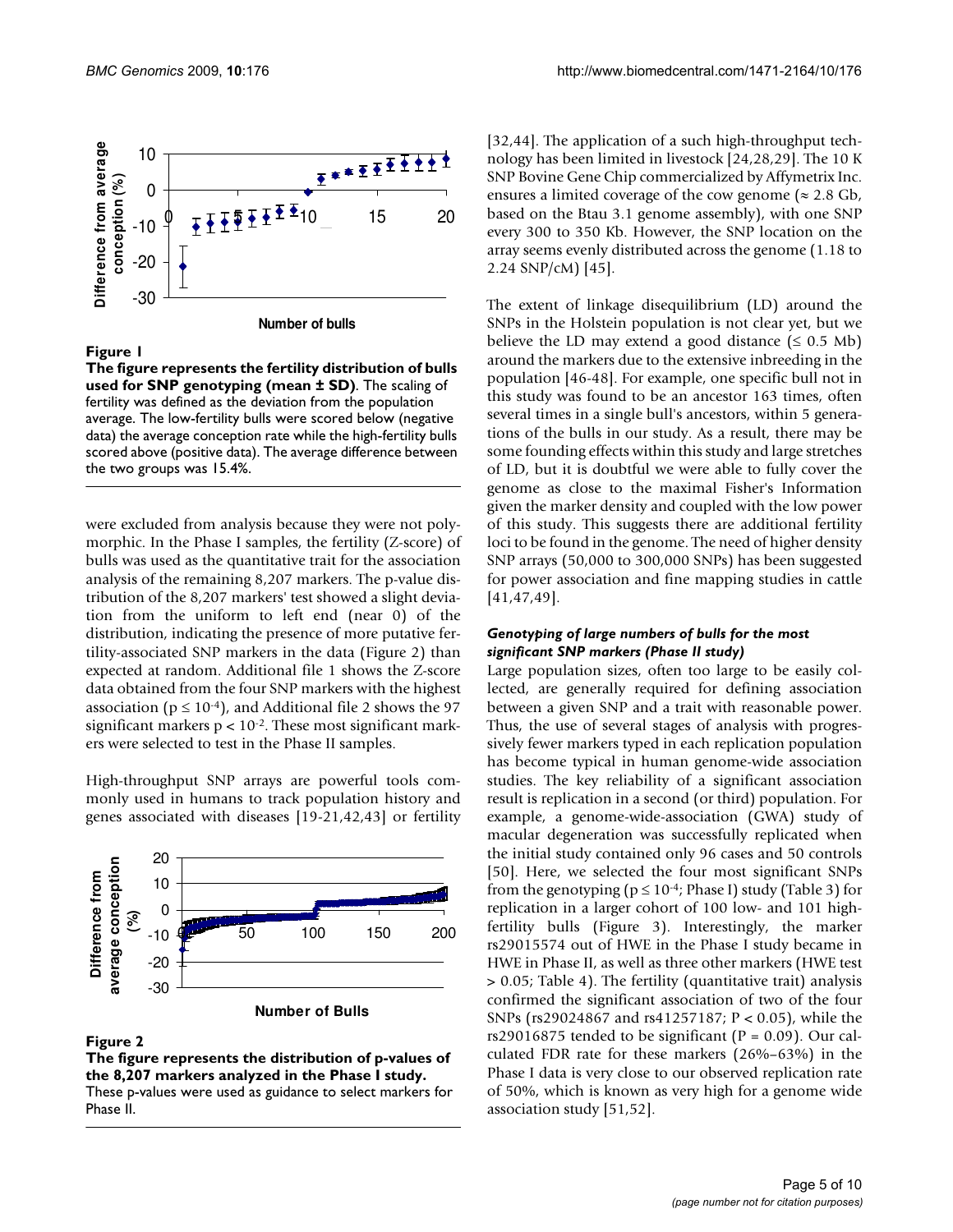| SNP markers Id (rs#) | Association with fertility | Chromosome location  |    |
|----------------------|----------------------------|----------------------|----|
|                      | p-values                   | <b>HWE</b>           |    |
| 29016875             | $3.32 \times 10^{-5}$      | 0.062                | 10 |
| 29015574             | $9.44 \times 10^{-5}$      | $7.7 \times 10^{-6}$ | 9  |
| 29024867             | $56 \times 10^{-5}$        | 0.430                | 4  |
| 41257187             | $38 \times 10^{-5}$        | 0.263                |    |

#### <span id="page-5-0"></span>**Table 3: Highly informative SNP markers obtained in Phase 1 study.**

\*Indicates an out of HWE test.

#### *Bioinformatics on the four highly associated SNPs*

Bioinformatics were restricted on the four highest significantly associated SNPs (rs29016875, rs29015574, rs29024867, and rs41257187). Only three SNPs gave valuable information (Table [5\)](#page-6-1). The SNP rs29024867 appeared as a positional marker for the collagen I alpha 2 gene, located at 2,190 base pairs of the 5' side of the SNP. The SNP rs29015574 had a single hit corresponding to a sequence similar to Rab3A-interacting molecule, which might be a potential gene candidate for fertility. The SNP rs41257187 is a synonymous polymorphism located in the exon 16 of integrin beta 5 gene (ITGB5). Each of these SNPs was located in a region  $(≤ 1$  Mb) with low density (1–3 SNPs). Using similar SNP genechip array, Daetwyler et al., have reported a SNP frequency (SNP/cM) of 1.55, 1.75, 1.84 and 2.05 on *Bos taurus* autosome 9, 1, 4 and 10, respectively (Confer Table [3](#page-5-0) for corresponding SNPs) [[45](#page-8-23)]. This observation makes the four SNP as strong positional candidate gene markers.

Putative binding sites for transcription factors with roles in embryogenesis were found within the nucleotide sequences flanking the SNPs rs29015574 (MEF-2D and Irx for, myocyte enhancer factor-2D and Iroquois homeobox, respectively) and rs29024867 (RAR β3 and Ceh-24 for, retinoic acid receptor and Caenorhabditis elegans-24,

respectively). Hence, our findings suggest potential roles of the SNP mutations on regulation of gene expressions as already suggested in other studies [[53-](#page-8-31)[56\]](#page-9-0).

Taken together, our results provide novel loci candidates whose associations with the bull fertility have not previously been reported. Because of the great interest of the non-synonymous SNP rs41257187 associated with the ITGB5, we performed a Six Frame Translation of ITGB5 mRNA reference sequence reported on NCBI (NM\_174679.2) using the Baylor College of Medicine's HGSC Search Launcher to find the reading frame leading to the amino acid change. We found that the complete ITGB5 protein could be obtained from two different reading frames  $(+3 \text{ or } +1)$  when using the whole length of RNA sequence or the length from the start codon (ATG), respectively. Contrary to the NCBI report, we found that the SNP mutation site (C/T) induced a synonymous amino acid change of a Proline (CCC) to another Proline (CCT) at the position 778 (P778P). The same SNP (rs41257187) inducing a synonymous amino acid change (Proline to Proline) is also reported on the Ensembl database.

The interest of integrin beta 5 in our study resided in the role(s) played by the integrin family members during fer-

<span id="page-5-1"></span>

|  | Table 4: Overall SNP call percentages and statistics obtained in Phase II study. |  |  |
|--|----------------------------------------------------------------------------------|--|--|
|  |                                                                                  |  |  |

| Allelic variation |             |            |            |            |  |
|-------------------|-------------|------------|------------|------------|--|
|                   | SNP markers |            |            |            |  |
|                   | rs29016875  | rs29015574 | rs29024867 | rs41257187 |  |
| C/C               | 85 (42%)    | 128(64%)   | $0(0\%)$   | 108(54%)   |  |
| T/T               | 25 (12%)    | 6(3%)      |            | 18 (9%)    |  |
| C/T               | 91 (45%)    | 66 (33%)   |            | 74 (37%)   |  |
| G/G               |             | 156 (78%)  |            |            |  |
| G/C               |             |            | 44 (22%)   |            |  |
| Total of bulls    | 201         | 200        | 200        | 200        |  |
| Test for HWE      | 0.7566      | 0.6511     | 0.3197     | 0.3730     |  |
| P values          | 0.0907      | 0.1853     | $0.0313*$  | $0.0483*$  |  |

Asterix (\*) indicates significant association.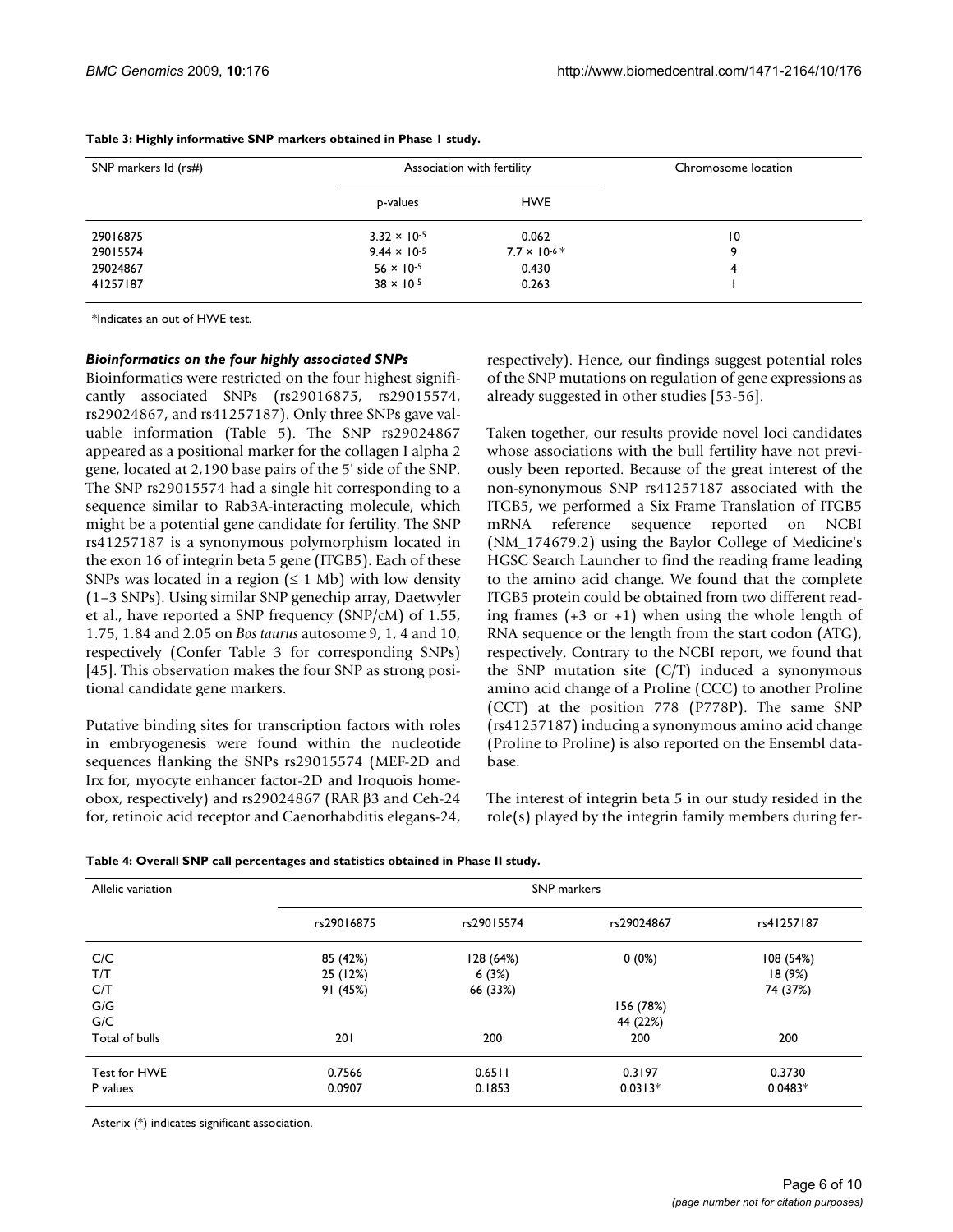<span id="page-6-0"></span>

#### Figure 3

**The figure represents the fertility distribution of bulls used for allelic discrimination (mean ± SD)**. The scaling of fertility was defined as the deviation from the population average. The low-fertility bulls were scored below (negative data) the average conception rate while the high-fertility bulls scored above (positive data). The average difference between the two groups was 7.6%.

<span id="page-6-1"></span>**Table 5: Bioinformatics on the four highly informative SNPs.**

tilization and embryogenesis. Integrins are known to be expressed in a variety of tissues, including reproductive tissues of mice, humans, pigs and cattle [\[57-](#page-9-1)[62\]](#page-9-2).

#### *Functional analysis of integrin beta 5*

The biological function of the integrin beta 5 subunit is not clearly defined. We tested the potential involvement of ITGB5 isoform on sperm-egg interaction, and the results showed that the percentages of matured oocytes (metaphase II) undergoing a successful fertilization (1–2 PN) with spermatozoa pre-exposed to anti-integrin beta 5 antibody were decreased: 74, 60, and 47% normally fertilized oocytes in the presence of 0, 5, and 20 μg ITGB5/ml, respectively. This dose-dependent inhibition was not attributed to the antibody itself since the pre-exposure of spermatozoa to the non-mammalian protein (BIT) antibody had no effect on the ability of spermatozoa to fertilize the oocytes (Table [6\)](#page-7-12).

We ruled out the likelihood of non-specific interactions of the anti-ITGB5 antibody and other integrin beta subunits. Indeed, the antibody is raised against a specific N-terminal epitope, which amino acid sequence is not found in other subunits of integrin beta protein. Therefore, our results contribute to the growing body of reports supporting the presence of αvβ integrins on sperm membranes [[62](#page-9-2),[63\]](#page-9-3). Their putative differential expression in subfertile and fertile bulls could be used as markers for fertility, as already suggested for the  $\alpha$ v $6\beta$ 3 integrin in humans [\[64](#page-9-4)]. Furthermore, our results contrast with the main body of

|            |                                                  | SNP markers                                           |                                                            |                                  |  |
|------------|--------------------------------------------------|-------------------------------------------------------|------------------------------------------------------------|----------------------------------|--|
|            | rs29016875                                       | rs29015574                                            | rs29024867                                                 | rs41257187                       |  |
| Chromosome | $\overline{10}$                                  | 9                                                     | 4                                                          |                                  |  |
|            |                                                  | Gene candidates (NCBI-BLASTN)                         |                                                            |                                  |  |
| Name:      | Cytoplasmic dynein light chain<br>(NW 001492841) | Rab3A-interacting molecule<br>(NW_001495537)          | Collagen I, alpha2<br>(NW 001494859)                       | Integrin $\beta$ 5 (NW001493888) |  |
| Length:    | 442/501                                          | 474/501                                               | 500/501                                                    | 76/78                            |  |
| Identity:  | 96%                                              | 99%                                                   | 99%                                                        | 98%                              |  |
|            | E-Value: $9 \times 10^{-122}$                    | 0.00                                                  | 0.00                                                       | $4 \times 10^{-32}$              |  |
|            |                                                  | Transcription factors (TRANSFAC-BLASTX)               |                                                            |                                  |  |
|            | No hits found                                    | MEF-2D<br>$(XI; T-0177I)$<br>$Irx-3$<br>(Mm; T-02439) | Ceh-24<br>(S.Cb; T-03376)<br>$RAR-\beta3$<br>(Mm; T-01339) | No hits found                    |  |

S.Cb, Xl, and Mm stand for S. Caenorhabditis Briggsae, Xenopus laevis, and Mus musculus, respectively.

Irx, Ceh, and RAR stand for Iroquois homeobox, Caenorhabditis elegance homeodomain factor, and Retinoic acid receptor, respectively.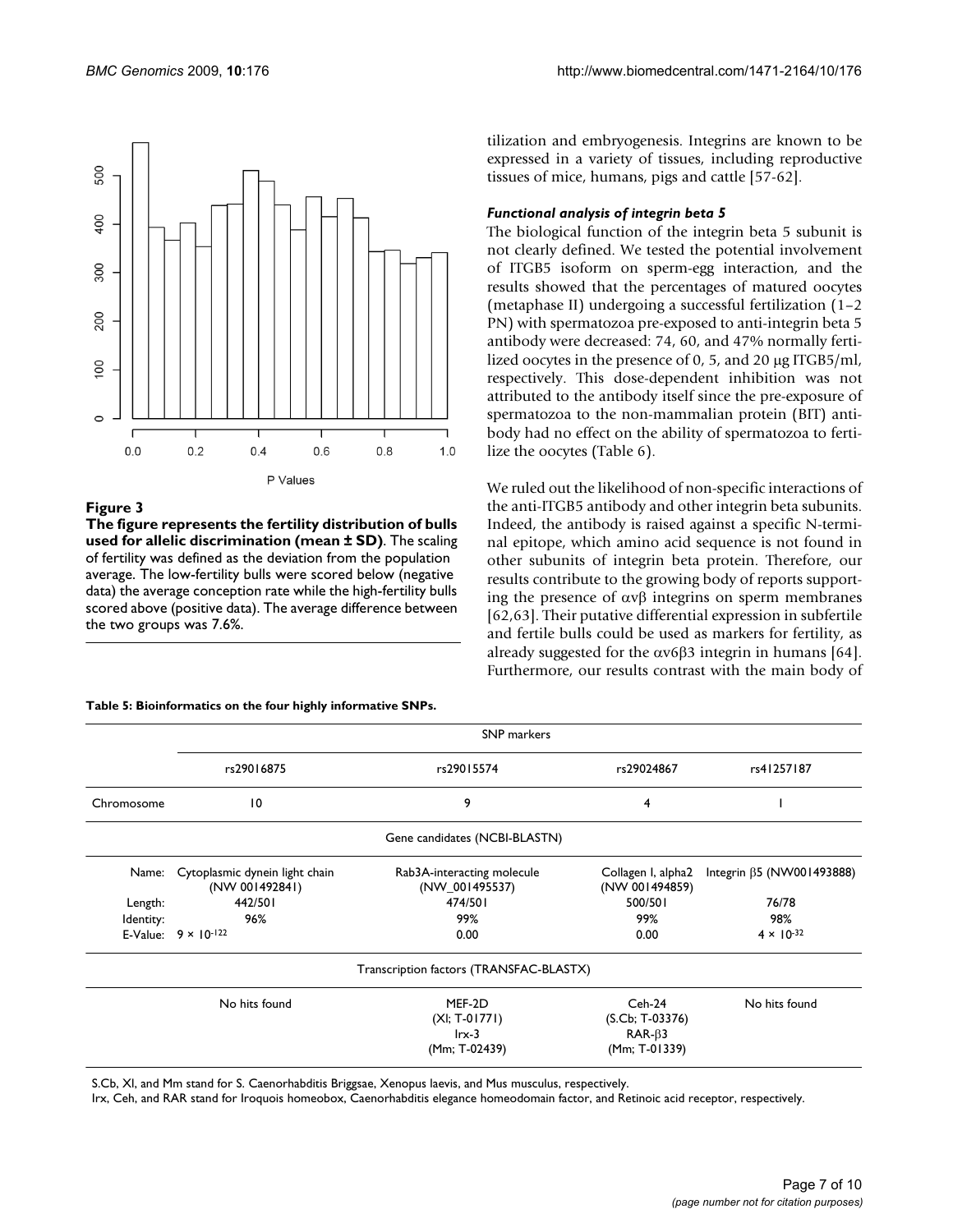<span id="page-7-12"></span>**Table 6: Effect of masking spermatozoa ITGB5 protein during fertilization.**

|              |    | Total          | Unfertilized         | Fertilized              | <b>Not</b>           |
|--------------|----|----------------|----------------------|-------------------------|----------------------|
| Groups       |    | Oocytes<br>(N) | Oocytes<br>N(%)      | Normally<br>N(%)        | Determined<br>N (%)  |
| Anti-ITGB5*  | 0  | 330            | 45(13) <sup>a</sup>  | 242 (74) <sup>a</sup>   | 43 (13) <sup>a</sup> |
| $(\mu$ g/ml) | 5  | 313            | 106(34) <sup>b</sup> | $190(60)$ <sup>ab</sup> | 17(5) <sup>a</sup>   |
| Anti-BIT*    | 20 | 293            | $116(40)^{b}$        | $137(47)^{b}$           | 40 $(14)^a$          |
| $(\mu$ g/ml) | 20 | 263            | 45 $(17)a$           | 190 (72) <sup>a</sup>   | 28 (11) <sup>a</sup> |

\*Bovine spermatozoa were exposed to antibodies (anti-ITGB5 and anti-BIT) for 2 h before being using to fertilize the oocytes. "Fertilized oocytes" refers to oocytes observed with at least one pronucleus, while "Unfertilized oocytes" refers to those without any pronuclei, but containing a Germinal Vesicle or Metaphase-1 or -2 structures (with only one extruded polar body).

(%) Percentage expressed on total oocytes.

a, b Values with different superscripts within the same columns are significantly different (Student's test; p < 0.05).

literature reporting the presence of integrins mainly on the oocyte membrane while their ligands, ADAM family proteins, are on the sperm membrane [[57](#page-9-1)[,58](#page-9-5),[60](#page-9-6),[61](#page-9-7)[,65](#page-9-8)]. In addition to this structural receptor function of integrins at fertilization (participation in cell-cell and cell-matrix interactions), integrin beta 5 might serve as a signaling receptor that induces serial events (such as inositol lipid turnover and protein phosphorylation) in the sperm, affecting fertilization and early embryo development.

## **Conclusion**

We have employed a high-density SNP genome association study to identify loci that may play a role in fertility in dairy cattle and significant results in two of four loci were replicated in a second population. Functional studies, including one for genes harboring a replicated locus, the ITGB5 gene, suggest that it may play a role in spermegg interaction. These results provide a foundation for more hypothesis-driven research in genome biology, evolution, QTL mapping, and discovering genes and genomic regions for selectable traits.

## **Authors' contributions**

JMF carried out the sperm DNA isolation, performed the bioinformatics and functional analyses, and participated in the manuscript writing. AK and ET carried out the collection and analysis of fertility data and contributed to the study design and manuscript writing. GPP, LC, and TM participated in the design of the study and performed the statistical analysis, the SNP genotyping, and allelic discrimination data, and participated in manuscript writing. KH, LN, and RG performed the SNP genotyping and contributed to the manuscript writing. EM participated in the design of the study, coordinated the study and participated in manuscript writing.

## **Additional material**

<span id="page-7-11"></span><span id="page-7-10"></span>

| <b>Additional File 1</b>                                                                                                                                              |
|-----------------------------------------------------------------------------------------------------------------------------------------------------------------------|
| Table S1.                                                                                                                                                             |
| <b>Table S1</b> . Mean fertility (in Z-score), standard deviation, minimum and<br>maximum values for the four markers from the Phase II study.<br>Click here for file |
| [http://www.biomedcentral.com/content/supplementary/1471-                                                                                                             |
| 2164-10-176-S1.docl                                                                                                                                                   |
| <b>Additional File 2</b>                                                                                                                                              |
| Table S <sub>2</sub> .                                                                                                                                                |
| <b>Table S2.</b> List of 97 SNP markers associated with fertility $(P < 0.01)$ .                                                                                      |
| Click here for file                                                                                                                                                   |
| [http://www.biomedcentral.com/content/supplementary/1471-                                                                                                             |
| 2164-10-176-S2.xls                                                                                                                                                    |

## **Acknowledgements**

This project was funded by the Mississippi Agricultural and Forestry Experiment Station of Mississippi State University (J-11262), and by Alta Genetics Inc.

#### **References**

- <span id="page-7-0"></span>1. Killian G: **High-fertility proteins enhance reproduction rates in Dairy cattle.** *NRI Research Highlights, Competitive grants program, Factsheet, USDA* 1999.
- <span id="page-7-1"></span>2. Den Daas JHG, De Jong G, Lansbergen LMTE, Van Wagtendonk-De Leeuw AM: **[The Relationship Between the Number of Sper](http://www.ncbi.nlm.nih.gov/entrez/query.fcgi?cmd=Retrieve&db=PubMed&dopt=Abstract&list_uids=9684179)[matozoa Inseminated and the Reproductive Efficiency of](http://www.ncbi.nlm.nih.gov/entrez/query.fcgi?cmd=Retrieve&db=PubMed&dopt=Abstract&list_uids=9684179) [Individual Dairy Bulls.](http://www.ncbi.nlm.nih.gov/entrez/query.fcgi?cmd=Retrieve&db=PubMed&dopt=Abstract&list_uids=9684179)** *Journal of Dairy Science* 1998, **81(6):**1714-1723.
- <span id="page-7-2"></span>3. Watson PF: **The causes of reduced fertility with cryopreserved semen.** *Animal Reproduction Science* 2000, **60–61:**481-492.
- <span id="page-7-3"></span>4. Lucy MC: **[Reproductive loss in high-producing dairy cattle:](http://www.ncbi.nlm.nih.gov/entrez/query.fcgi?cmd=Retrieve&db=PubMed&dopt=Abstract&list_uids=11417685) [where will it end?](http://www.ncbi.nlm.nih.gov/entrez/query.fcgi?cmd=Retrieve&db=PubMed&dopt=Abstract&list_uids=11417685)** *Journal of dairy science* 2001, **84(6):**1277-1293.
- 5. Aitken RJ: **[Sperm function tests and fertility.](http://www.ncbi.nlm.nih.gov/entrez/query.fcgi?cmd=Retrieve&db=PubMed&dopt=Abstract&list_uids=16466526)** *International Journal of Andrology* 2006, **29(1):**69-75.
- <span id="page-7-4"></span>6. Braundmeier AG, Miller DJ: **[Invited Review: The Search is on:](http://www.ncbi.nlm.nih.gov/entrez/query.fcgi?cmd=Retrieve&db=PubMed&dopt=Abstract&list_uids=11573769) [Finding Accurate Molecular Markers of Male Fertility.](http://www.ncbi.nlm.nih.gov/entrez/query.fcgi?cmd=Retrieve&db=PubMed&dopt=Abstract&list_uids=11573769)** *Journal of Dairy Science* 2001, **84(9):**1915-1925.
- <span id="page-7-5"></span>7. Ballachey BE, Evenson DP, Saacke RG: **[The sperm chromatin](http://www.ncbi.nlm.nih.gov/entrez/query.fcgi?cmd=Retrieve&db=PubMed&dopt=Abstract&list_uids=3384741) [structure assay. Relationship with alternate tests of semen](http://www.ncbi.nlm.nih.gov/entrez/query.fcgi?cmd=Retrieve&db=PubMed&dopt=Abstract&list_uids=3384741) [quality and heterospermic performance of bulls.](http://www.ncbi.nlm.nih.gov/entrez/query.fcgi?cmd=Retrieve&db=PubMed&dopt=Abstract&list_uids=3384741)** *Journal of Andrology* 1988, **9(2):**109-115.
- 8. Dejarnette JM: **[The effect of semen quality on reproductive](http://www.ncbi.nlm.nih.gov/entrez/query.fcgi?cmd=Retrieve&db=PubMed&dopt=Abstract&list_uids=15955437) [efficiency.](http://www.ncbi.nlm.nih.gov/entrez/query.fcgi?cmd=Retrieve&db=PubMed&dopt=Abstract&list_uids=15955437)** *Vet Clin North Am Food Anim Pract* 2005, **21(2):**409-418.
- 9. Saacke RG, Dejarnette JM, Bame JH, Karabinus DS, Whitman SS: **[Can](http://www.ncbi.nlm.nih.gov/entrez/query.fcgi?cmd=Retrieve&db=PubMed&dopt=Abstract&list_uids=10734480) [spermatozoa with abnormal heads gain access to the ovum](http://www.ncbi.nlm.nih.gov/entrez/query.fcgi?cmd=Retrieve&db=PubMed&dopt=Abstract&list_uids=10734480) in artificially inseminated super- and single-ovulating cattle?** *Theriogenology* 1998, **50(1):**117-128.
- <span id="page-7-6"></span>10. Saacke RG, Nadir S, Nebel RL: **Relationship of semen quality to sperm transport, fertilization, and embryo quality in ruminants.** *Theriogenology* 1994, **41(1):**45-50.
- <span id="page-7-7"></span>11. Feugang JM, Rodriguez-Osorio N, Memili E: **Advances and applications of genomics and proteomics in gamete and embryo science.** *Acta Scientiae Veterinariae* 2007, **35(Supl. 3):**s847-s856.
- <span id="page-7-9"></span>12. Georges M: **Mapping, Fine Mapping, and Molecular Dissection of Quantitative Trait Loci in Domestic Animals.** *Annual Review of Genomics and Human Genetics* 2007, **8(1):**131-162.
- 13. Sellner EM, Kim JW, McClure MC, Taylor KH, Schnabel RD, Taylor JF: **[BOARD-INVITED REVIEW: Applications of genomic](http://www.ncbi.nlm.nih.gov/entrez/query.fcgi?cmd=Retrieve&db=PubMed&dopt=Abstract&list_uids=17709778) [information in livestock.](http://www.ncbi.nlm.nih.gov/entrez/query.fcgi?cmd=Retrieve&db=PubMed&dopt=Abstract&list_uids=17709778)** *Journal of Animal Science* 2007, **85(12):**3148-3158.
- <span id="page-7-8"></span>Misirlioglu M, Page G, Sagirkaya H, Kaya A, Parrish J, First N, Memili E: **[Dynamics of global transcriptome in bovine matured](http://www.ncbi.nlm.nih.gov/entrez/query.fcgi?cmd=Retrieve&db=PubMed&dopt=Abstract&list_uids=17142320) [oocytes and preimplantation embryos.](http://www.ncbi.nlm.nih.gov/entrez/query.fcgi?cmd=Retrieve&db=PubMed&dopt=Abstract&list_uids=17142320)** *Proc Natl Acad Sci USA* 2006, **103(50):**18905-18910.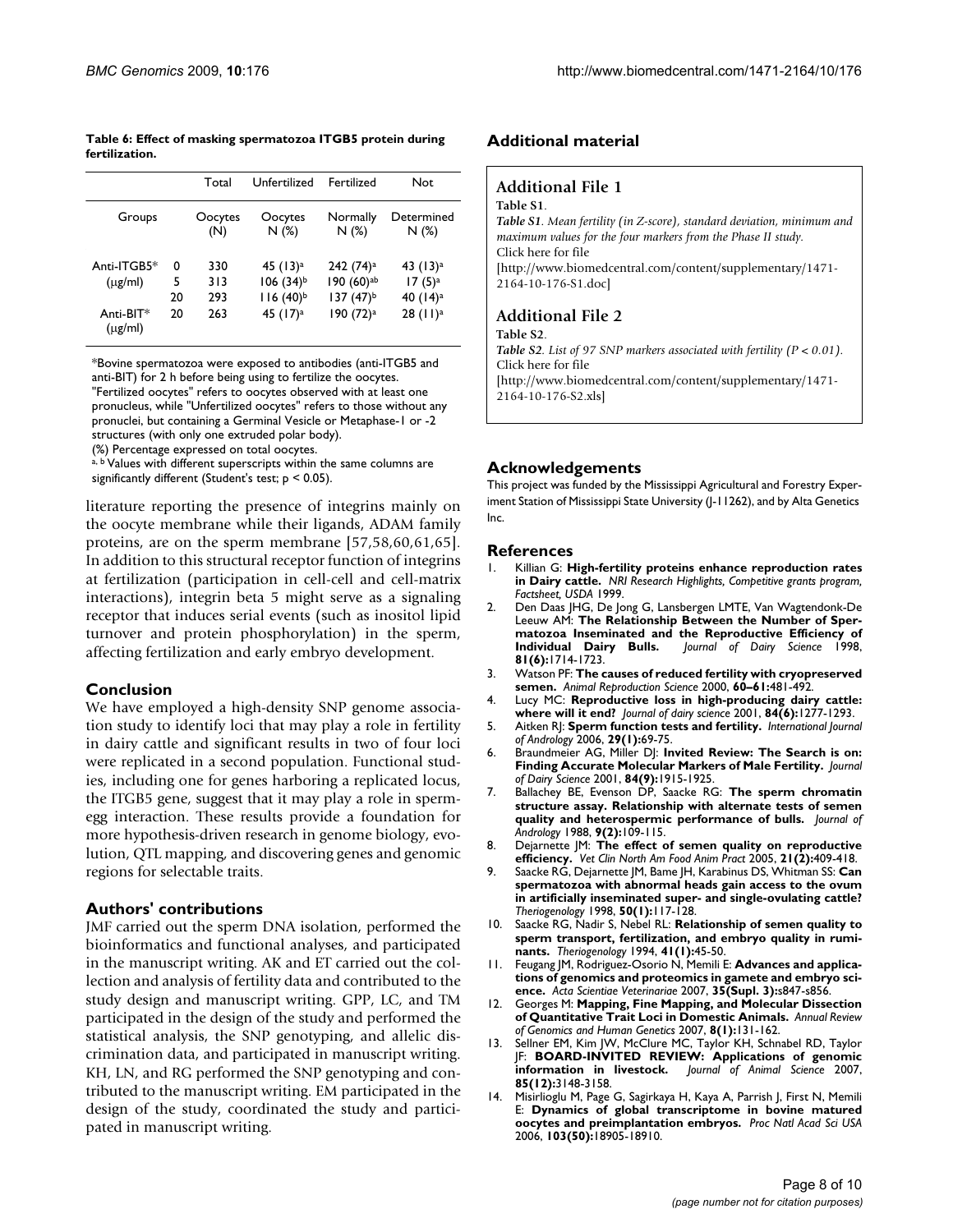- <span id="page-8-0"></span>15. Li L-W, Fan L-Q, Zhu W-B, Nie H-C, Sun B-L, Luo K-L, Liao T-T, Tang L, Lu G-X: **[Establishment of a high-resolution 2-D reference](http://www.ncbi.nlm.nih.gov/entrez/query.fcgi?cmd=Retrieve&db=PubMed&dopt=Abstract&list_uids=17486272) [map of human spermatozoal proteins from 12 fertile sperm](http://www.ncbi.nlm.nih.gov/entrez/query.fcgi?cmd=Retrieve&db=PubMed&dopt=Abstract&list_uids=17486272)[bank donors.](http://www.ncbi.nlm.nih.gov/entrez/query.fcgi?cmd=Retrieve&db=PubMed&dopt=Abstract&list_uids=17486272)** *Asian Journal of Andrology* 2007, **9(3):**321-329.
- 16. Martínez-Heredia J, Maria Estanyol J, Luis Ballescà J, Oliva R: **[Pro](http://www.ncbi.nlm.nih.gov/entrez/query.fcgi?cmd=Retrieve&db=PubMed&dopt=Abstract&list_uids=16819732)[teomic identification of human sperm proteins.](http://www.ncbi.nlm.nih.gov/entrez/query.fcgi?cmd=Retrieve&db=PubMed&dopt=Abstract&list_uids=16819732)** *PROTEOMICS* 2006, **6(15):**4356-4369.
- <span id="page-8-1"></span>17. Miller D, Ostermeier GC: **Spermatozoal RNA: why is it there and what does it do?** *Gynecologie Obstetrique & Fertilite* 2006, **34(9):**840-846.
- <span id="page-8-2"></span>18. Craig DW, Stephan DA: **[Applications of whole-genome high](http://www.ncbi.nlm.nih.gov/entrez/query.fcgi?cmd=Retrieve&db=PubMed&dopt=Abstract&list_uids=15833046)[density SNP genotyping.](http://www.ncbi.nlm.nih.gov/entrez/query.fcgi?cmd=Retrieve&db=PubMed&dopt=Abstract&list_uids=15833046)** *Expert Review of Molecular Diagnostics* 2005, **5(2):**159-170.
- <span id="page-8-6"></span>19. Newton-Cheh C, Hirschhorn JN: **[Genetic association studies of](http://www.ncbi.nlm.nih.gov/entrez/query.fcgi?cmd=Retrieve&db=PubMed&dopt=Abstract&list_uids=15829237) [complex traits: design and analysis issues.](http://www.ncbi.nlm.nih.gov/entrez/query.fcgi?cmd=Retrieve&db=PubMed&dopt=Abstract&list_uids=15829237)** *Mutat Res* 2005, **573(1–2):**54-69.
- 20. Suh Y, Vijg J: **SNP discovery in associating genetic variation with human disease phenotypes.** *Mutation Research/Fundamental and Molecular Mechanisms of Mutagenesis* 2005, **573(1–2):**41-53.
- <span id="page-8-3"></span>21. Tishkoff SA, Reed FA, Ranciaro A, Voight BF, Babbitt CC, Silverman JS, Powell K, Mortensen HM, Hirbo JB, Osman M, *et al.*: **[Convergent](http://www.ncbi.nlm.nih.gov/entrez/query.fcgi?cmd=Retrieve&db=PubMed&dopt=Abstract&list_uids=17159977) [adaptation of human lactase persistence in Africa and](http://www.ncbi.nlm.nih.gov/entrez/query.fcgi?cmd=Retrieve&db=PubMed&dopt=Abstract&list_uids=17159977) [Europe.](http://www.ncbi.nlm.nih.gov/entrez/query.fcgi?cmd=Retrieve&db=PubMed&dopt=Abstract&list_uids=17159977)** *Nat Genet* 2007, **39(1):**31-40.
- <span id="page-8-4"></span>22. Amills M, Vidal O, Varona L, Tomas A, Gil M, Sanchez A, Noguera JL: **[Polymorphism of the pig 2,4-dienoyl CoA reductase 1 gene](http://www.ncbi.nlm.nih.gov/entrez/query.fcgi?cmd=Retrieve&db=PubMed&dopt=Abstract&list_uids=15705744) (DECR1) and its association with carcass and meat quality [traits.](http://www.ncbi.nlm.nih.gov/entrez/query.fcgi?cmd=Retrieve&db=PubMed&dopt=Abstract&list_uids=15705744)** *J Anim Sci* 2005, **83(3):**493-498.
- 23. Brym P, Kaminski S, Wojcik E: **[Nucleotide sequence polymor](http://www.ncbi.nlm.nih.gov/entrez/query.fcgi?cmd=Retrieve&db=PubMed&dopt=Abstract&list_uids=15876685)[phism within exon 4 of the bovine prolactin gene and its](http://www.ncbi.nlm.nih.gov/entrez/query.fcgi?cmd=Retrieve&db=PubMed&dopt=Abstract&list_uids=15876685) [associations with milk performance traits.](http://www.ncbi.nlm.nih.gov/entrez/query.fcgi?cmd=Retrieve&db=PubMed&dopt=Abstract&list_uids=15876685)** *J Appl Genet* 2005, **46(2):**179-185.
- <span id="page-8-21"></span>24. Haegeman A, Williams JL, Law A, Van Zeveren A, Peelman LJ: [Map](http://www.ncbi.nlm.nih.gov/entrez/query.fcgi?cmd=Retrieve&db=PubMed&dopt=Abstract&list_uids=14510670)**[ping and SNP analysis of bovine candidate genes for meat](http://www.ncbi.nlm.nih.gov/entrez/query.fcgi?cmd=Retrieve&db=PubMed&dopt=Abstract&list_uids=14510670) [and carcass quality.](http://www.ncbi.nlm.nih.gov/entrez/query.fcgi?cmd=Retrieve&db=PubMed&dopt=Abstract&list_uids=14510670)** *Animal Genetics* 2003, **34(5):**349-353.
- 25. Heaton MP, Harhay GP, Bennett GL, Stone RT, Grosse WM, Casas E, Keele JW, Smith TP, Chitko-McKown CG, Laegreid WW: **[Selec](http://www.ncbi.nlm.nih.gov/entrez/query.fcgi?cmd=Retrieve&db=PubMed&dopt=Abstract&list_uids=12016516)[tion and use of SNP markers for animal identification and](http://www.ncbi.nlm.nih.gov/entrez/query.fcgi?cmd=Retrieve&db=PubMed&dopt=Abstract&list_uids=12016516) [paternity analysis in U.S. beef cattle.](http://www.ncbi.nlm.nih.gov/entrez/query.fcgi?cmd=Retrieve&db=PubMed&dopt=Abstract&list_uids=12016516)** *Mamm Genome* 2002, **13(5):**272-281.
- Vallet JL, Freking BA, Leymaster KA, Christenson RK: **[Allelic varia](http://www.ncbi.nlm.nih.gov/entrez/query.fcgi?cmd=Retrieve&db=PubMed&dopt=Abstract&list_uids=15771717)[tion in the erythropoietin receptor gene is associated with](http://www.ncbi.nlm.nih.gov/entrez/query.fcgi?cmd=Retrieve&db=PubMed&dopt=Abstract&list_uids=15771717) [uterine capacity and litter size in swine.](http://www.ncbi.nlm.nih.gov/entrez/query.fcgi?cmd=Retrieve&db=PubMed&dopt=Abstract&list_uids=15771717)** *Anim Genet* 2005, **36(2):**97-103.
- 27. Vychodilova-Krenkova L, Matiasovic J, Horin P: **[Single nucleotide](http://www.ncbi.nlm.nih.gov/entrez/query.fcgi?cmd=Retrieve&db=PubMed&dopt=Abstract&list_uids=16164694) [polymorphisms in four functionally related immune](http://www.ncbi.nlm.nih.gov/entrez/query.fcgi?cmd=Retrieve&db=PubMed&dopt=Abstract&list_uids=16164694) response genes in the horse: CD14, TLR4, Cepsilon, andF[cepsilon R1 alpha.](http://www.ncbi.nlm.nih.gov/entrez/query.fcgi?cmd=Retrieve&db=PubMed&dopt=Abstract&list_uids=16164694)** *Int J Immunogenet* 2005, **32(5):**277-283.
- <span id="page-8-22"></span>28. Werner FA, Durstewitz G, Habermann FA, Thaller G, Kramer W, Kollers S, Buitkamp J, Georges M, Brem G, Mosner J, *et al.*: **[Detec](http://www.ncbi.nlm.nih.gov/entrez/query.fcgi?cmd=Retrieve&db=PubMed&dopt=Abstract&list_uids=14731229)[tion and characterization of SNPs useful for identity control](http://www.ncbi.nlm.nih.gov/entrez/query.fcgi?cmd=Retrieve&db=PubMed&dopt=Abstract&list_uids=14731229) [and parentage testing in major European dairy breeds.](http://www.ncbi.nlm.nih.gov/entrez/query.fcgi?cmd=Retrieve&db=PubMed&dopt=Abstract&list_uids=14731229)** *Anim Genet* 2004, **35(1):**44-49.
- <span id="page-8-5"></span>29. Michal JJ, Zhang ZW, Gaskins CT, Jiang Z: [The bovine fatty acid](http://www.ncbi.nlm.nih.gov/entrez/query.fcgi?cmd=Retrieve&db=PubMed&dopt=Abstract&list_uids=16879357) **[binding protein 4 gene is significantly associated with mar](http://www.ncbi.nlm.nih.gov/entrez/query.fcgi?cmd=Retrieve&db=PubMed&dopt=Abstract&list_uids=16879357)bling and subcutaneous fat depth in Wagyu × Limousin F2 [crosses.](http://www.ncbi.nlm.nih.gov/entrez/query.fcgi?cmd=Retrieve&db=PubMed&dopt=Abstract&list_uids=16879357)** *Anim Genet* 2006, **37(4):**400-402.
- <span id="page-8-7"></span>30. Aoki VW, Christensen GL, Atkins JF, Carrell DT: **Identification of novel polymorphisms in the nuclear protein genes and their relationship with human sperm protamine deficiency and severe male infertility.** *Fertility and Sterility* 2006, **86(5):**1416-1422.
- 31. Tanaka H, Hirose M, Tokuhiro K, Matsuoka Y, Miyagawa Y, Tsujimura A, Okuyama A, Nishimune Y: **[Single nucleotide polymorphisms:](http://www.ncbi.nlm.nih.gov/entrez/query.fcgi?cmd=Retrieve&db=PubMed&dopt=Abstract&list_uids=17644991) [discovery of the genetic causes of male infertility.](http://www.ncbi.nlm.nih.gov/entrez/query.fcgi?cmd=Retrieve&db=PubMed&dopt=Abstract&list_uids=17644991)** *Soc Reprod Fertil Suppl* 2007, **65:**531-534.
- <span id="page-8-19"></span>32. Tanaka H, Miyagawa Y, Tsujimura A, Matsumiya K, Okuyama A, Nishimune Y: **[Single nucleotide polymorphisms in the pro](http://www.ncbi.nlm.nih.gov/entrez/query.fcgi?cmd=Retrieve&db=PubMed&dopt=Abstract&list_uids=12569175)[tamine-1 and -2 genes of fertile and infertile human male](http://www.ncbi.nlm.nih.gov/entrez/query.fcgi?cmd=Retrieve&db=PubMed&dopt=Abstract&list_uids=12569175) [populations.](http://www.ncbi.nlm.nih.gov/entrez/query.fcgi?cmd=Retrieve&db=PubMed&dopt=Abstract&list_uids=12569175)** *Molecular Human Reproduction* 2003, **9(2):**69-73.
- <span id="page-8-8"></span>33. Tschanter P, Kostova E, Luetjens CM, Cooper TG, Nieschlag E, Gromoll J: **[No association of the A260G and A386G DAZL single](http://www.ncbi.nlm.nih.gov/entrez/query.fcgi?cmd=Retrieve&db=PubMed&dopt=Abstract&list_uids=15520024) [nucleotide polymorphisms with male infertility in a Cauca](http://www.ncbi.nlm.nih.gov/entrez/query.fcgi?cmd=Retrieve&db=PubMed&dopt=Abstract&list_uids=15520024)[sian population.](http://www.ncbi.nlm.nih.gov/entrez/query.fcgi?cmd=Retrieve&db=PubMed&dopt=Abstract&list_uids=15520024)** *Human Reproduction* 2004, **19(12):**2771-2776.
- <span id="page-8-9"></span>34. Peddinti D, Nanduri B, Kaya A, Feugang JM, Burgess SC, Memili E: **[Comprehensive proteomic analysis of bovine spermatozoa](http://www.ncbi.nlm.nih.gov/entrez/query.fcgi?cmd=Retrieve&db=PubMed&dopt=Abstract&list_uids=18294385) of varying fertility rates and identification of biomarkers [associated with fertility.](http://www.ncbi.nlm.nih.gov/entrez/query.fcgi?cmd=Retrieve&db=PubMed&dopt=Abstract&list_uids=18294385)** *BMC Systems Biology* 2008, **2:**19.
- <span id="page-8-10"></span>35. Zwald NR, Weigel KA, Chang YM, Welper RD, Clay JS: **[Genetic](http://www.ncbi.nlm.nih.gov/entrez/query.fcgi?cmd=Retrieve&db=PubMed&dopt=Abstract&list_uids=15545392) [Selection for Health Traits Using Producer-Recorded Data.](http://www.ncbi.nlm.nih.gov/entrez/query.fcgi?cmd=Retrieve&db=PubMed&dopt=Abstract&list_uids=15545392) I. Incidence Rates, Heritability Estimates, and Sire Breeding [Values.](http://www.ncbi.nlm.nih.gov/entrez/query.fcgi?cmd=Retrieve&db=PubMed&dopt=Abstract&list_uids=15545392)** *Journal of Dairy Science* 2004, **87(12):**4287-4294.
- <span id="page-8-11"></span>36. Chang YM, Gianola D, Heringstad B, Klemetsdal G: **Effects of trait definition on genetic parameter estimates and sire evaluation for clinical mastitis with threshold models.** *Animal science* 2004, **79:**3555-3364.
- <span id="page-8-12"></span>37. Hardenbol P, Baner J, Jain M, Nilsson M, Namsaraev EA, Karlin-Neumann GA, Fakhrai-Rad H, Ronaghi M, Willis TD, Landegren U, *et al.*: **Multiplexed genotyping with sequence-tagged molecular inversion probes.** *Nat Biotech* 2003, **21(6):**673-678.
- <span id="page-8-13"></span>38. Hardenbol P, Yu F, Belmont J, MacKenzie J, Bruckner C, Brundage T, Boudreau A, Chow S, Eberle J, Erbilgin A, *et al.*: **[Highly multiplexed](http://www.ncbi.nlm.nih.gov/entrez/query.fcgi?cmd=Retrieve&db=PubMed&dopt=Abstract&list_uids=15687290) [molecular inversion probe genotyping: Over 10,000 targeted](http://www.ncbi.nlm.nih.gov/entrez/query.fcgi?cmd=Retrieve&db=PubMed&dopt=Abstract&list_uids=15687290) [SNPs genotyped in a single tube assay.](http://www.ncbi.nlm.nih.gov/entrez/query.fcgi?cmd=Retrieve&db=PubMed&dopt=Abstract&list_uids=15687290)** *Genome Research* 2005, **15(2):269-27**
- <span id="page-8-14"></span>Sagirkaya H, Misirlioglu M, Kaya A, First NL, Parrish JJ, Memili E: **[Developmental potential of bovine oocytes cultured in dif](http://www.ncbi.nlm.nih.gov/entrez/query.fcgi?cmd=Retrieve&db=PubMed&dopt=Abstract&list_uids=17052869)[ferent maturation and culture conditions.](http://www.ncbi.nlm.nih.gov/entrez/query.fcgi?cmd=Retrieve&db=PubMed&dopt=Abstract&list_uids=17052869)** *Animal Reproduction Science* 2007, **101(3–4):**225-240.
- <span id="page-8-15"></span>40. Amann RP, Hammerstedt RH: **[Detection of Differences in Fertil](http://www.ncbi.nlm.nih.gov/entrez/query.fcgi?cmd=Retrieve&db=PubMed&dopt=Abstract&list_uids=12002430)[ity.](http://www.ncbi.nlm.nih.gov/entrez/query.fcgi?cmd=Retrieve&db=PubMed&dopt=Abstract&list_uids=12002430)** *Journal of Andrology* 2002, **23(3):**317-325.
- <span id="page-8-16"></span>41. Khatkar MS, Nicholas FW, Collins AR, Zenger KR, Cavanagh JA, Barris W, Schnabel RD, Taylor JF, Raadsma HW: **[Extent of genome](http://www.ncbi.nlm.nih.gov/entrez/query.fcgi?cmd=Retrieve&db=PubMed&dopt=Abstract&list_uids=18435834)[wide linkage disequilibrium in Australian Holstein-Friesian](http://www.ncbi.nlm.nih.gov/entrez/query.fcgi?cmd=Retrieve&db=PubMed&dopt=Abstract&list_uids=18435834) [cattle based on a high-density SNP panel.](http://www.ncbi.nlm.nih.gov/entrez/query.fcgi?cmd=Retrieve&db=PubMed&dopt=Abstract&list_uids=18435834)** *BMC genomics* 2008, **9:**187.
- <span id="page-8-17"></span>42. Healy DG, Abou-Sleiman PM, Goldstein DB, Wood NW: **Population genetics for target identification.** *Drug Discovery Today: Technologies* 2004, **1(1):**69-74.
- <span id="page-8-18"></span>43. Taramelli R, Acquati F: **[The human genome project and the dis](http://www.ncbi.nlm.nih.gov/entrez/query.fcgi?cmd=Retrieve&db=PubMed&dopt=Abstract&list_uids=15541956)[covery of genetic determinants of cancer susceptibility.](http://www.ncbi.nlm.nih.gov/entrez/query.fcgi?cmd=Retrieve&db=PubMed&dopt=Abstract&list_uids=15541956)** *European Journal of Cancer* 2004, **40(17):**2537-2543.
- <span id="page-8-20"></span>44. Iguchi N, Yang S, Lamb DJ, Hecht NB: **[An SNP in protamine 1: a](http://www.ncbi.nlm.nih.gov/entrez/query.fcgi?cmd=Retrieve&db=PubMed&dopt=Abstract&list_uids=16199539) [possible genetic cause of male infertility?](http://www.ncbi.nlm.nih.gov/entrez/query.fcgi?cmd=Retrieve&db=PubMed&dopt=Abstract&list_uids=16199539)** *Journal of Medical Genetics* 2006, **43(4):**382-384.
- <span id="page-8-23"></span>45. Daetwyler HD, Schenkel FS, Sargolzaei M, Robinson JA: **[A genome](http://www.ncbi.nlm.nih.gov/entrez/query.fcgi?cmd=Retrieve&db=PubMed&dopt=Abstract&list_uids=18650300) [scan to detect quantitative trait loci for economically impor](http://www.ncbi.nlm.nih.gov/entrez/query.fcgi?cmd=Retrieve&db=PubMed&dopt=Abstract&list_uids=18650300)tant traits in Holstein cattle using two methods and a dense [single nucleotide polymorphism map.](http://www.ncbi.nlm.nih.gov/entrez/query.fcgi?cmd=Retrieve&db=PubMed&dopt=Abstract&list_uids=18650300)** *Journal of dairy science* 2008, **91(8):**3225-3236.
- <span id="page-8-24"></span>Farnir F, Coppieters W, Arranz J-J, Berzi P, Cambisano N, Grisart B, Karim L, Marcq F, Moreau L, Mni M, *et al.*: **[Extensive Genome](http://www.ncbi.nlm.nih.gov/entrez/query.fcgi?cmd=Retrieve&db=PubMed&dopt=Abstract&list_uids=10673279)[wide Linkage Disequilibrium in Cattle.](http://www.ncbi.nlm.nih.gov/entrez/query.fcgi?cmd=Retrieve&db=PubMed&dopt=Abstract&list_uids=10673279)** *Genome Research* 2000, **10(2):**220-227.
- <span id="page-8-26"></span>47. McKay SD, Schnabel RD, Murdoch BM, Matukumalli LK, Aerts J, Coppieters W, Crews D, Dias Neto E, Gill CA, Gao C, *et al.*: **[Whole](http://www.ncbi.nlm.nih.gov/entrez/query.fcgi?cmd=Retrieve&db=PubMed&dopt=Abstract&list_uids=17961247) [genome linkage disequilibrium maps in cattle.](http://www.ncbi.nlm.nih.gov/entrez/query.fcgi?cmd=Retrieve&db=PubMed&dopt=Abstract&list_uids=17961247)** *BMC genetics* 2007, **8:**74.
- <span id="page-8-25"></span>48. Odani M, A N, Watanabe T, Yokouchi K, Sugimoto Y, Fujita T, Oguni T, Matsumoto M, Sasaki Y: **[Genome-wide linkage disequilibrium](http://www.ncbi.nlm.nih.gov/entrez/query.fcgi?cmd=Retrieve&db=PubMed&dopt=Abstract&list_uids=16573528) [in two Japanese beef cattle breeds.](http://www.ncbi.nlm.nih.gov/entrez/query.fcgi?cmd=Retrieve&db=PubMed&dopt=Abstract&list_uids=16573528)** *Animal Genetics* 2006, **37(2):**139-144.
- <span id="page-8-27"></span>49. Khatkar MS, Zenger KR, Hobbs M, Hawken RJ, Cavanagh JA, Barris W, McClintock AE, McClintock S, Thomson PC, Tier B, *et al.*: **[A pri](http://www.ncbi.nlm.nih.gov/entrez/query.fcgi?cmd=Retrieve&db=PubMed&dopt=Abstract&list_uids=17435229)[mary assembly of a bovine haplotype block map based on a](http://www.ncbi.nlm.nih.gov/entrez/query.fcgi?cmd=Retrieve&db=PubMed&dopt=Abstract&list_uids=17435229) 15,036-single-nucleotide polymorphism panel genotyped in [holstein-friesian cattle.](http://www.ncbi.nlm.nih.gov/entrez/query.fcgi?cmd=Retrieve&db=PubMed&dopt=Abstract&list_uids=17435229)** *Genetics* 2007, **176(2):**763-772.
- <span id="page-8-28"></span>50. Klein RJ, Zeiss C, Chew EY, Tsai J-Y, Sackler RS, Haynes C, Henning AK, SanGiovanni JP, Mane SM, Mayne ST, *et al.*: **[Complement Fac](http://www.ncbi.nlm.nih.gov/entrez/query.fcgi?cmd=Retrieve&db=PubMed&dopt=Abstract&list_uids=15761122)[tor H Polymorphism in Age-Related Macular Degeneration.](http://www.ncbi.nlm.nih.gov/entrez/query.fcgi?cmd=Retrieve&db=PubMed&dopt=Abstract&list_uids=15761122)** *Science* 2005, **308(5720):**385-389.
- <span id="page-8-29"></span>51. Scott EM, Carter AM, Grant PJ: **Association between polymorphisms in the Clock gene, obesity and the metabolic syndrome in man.** *Int J Obes (Lond)* 2007.
- <span id="page-8-30"></span>52. McPherson R, Pertsemlidis A, Kavaslar N, Stewart A, Roberts R, Cox DR, Hinds DA, Pennacchio LA, Tybjaerg-Hansen A, Folsom AR, *et al.*: **[A Common Allele on Chromosome 9 Associated with Cor](http://www.ncbi.nlm.nih.gov/entrez/query.fcgi?cmd=Retrieve&db=PubMed&dopt=Abstract&list_uids=17478681)[onary Heart Disease.](http://www.ncbi.nlm.nih.gov/entrez/query.fcgi?cmd=Retrieve&db=PubMed&dopt=Abstract&list_uids=17478681)** *Science* 2007, **316(5830):**1488-1491.
- <span id="page-8-31"></span>53. Miyagawa Y, Nishimura H, Tsujimura A, Matsuoka Y, Matsumiya K, Okuyama A, Nishimune Y, Tanaka H: **[Single-Nucleotide Polymor](http://www.ncbi.nlm.nih.gov/entrez/query.fcgi?cmd=Retrieve&db=PubMed&dopt=Abstract&list_uids=16291974)[phisms and Mutation Analyses of the TNP1 and TNP2 Genes](http://www.ncbi.nlm.nih.gov/entrez/query.fcgi?cmd=Retrieve&db=PubMed&dopt=Abstract&list_uids=16291974) [of Fertile and Infertile Human Male Populations.](http://www.ncbi.nlm.nih.gov/entrez/query.fcgi?cmd=Retrieve&db=PubMed&dopt=Abstract&list_uids=16291974)** *Journal of Andrology* 2005, **26(6):**779-786.